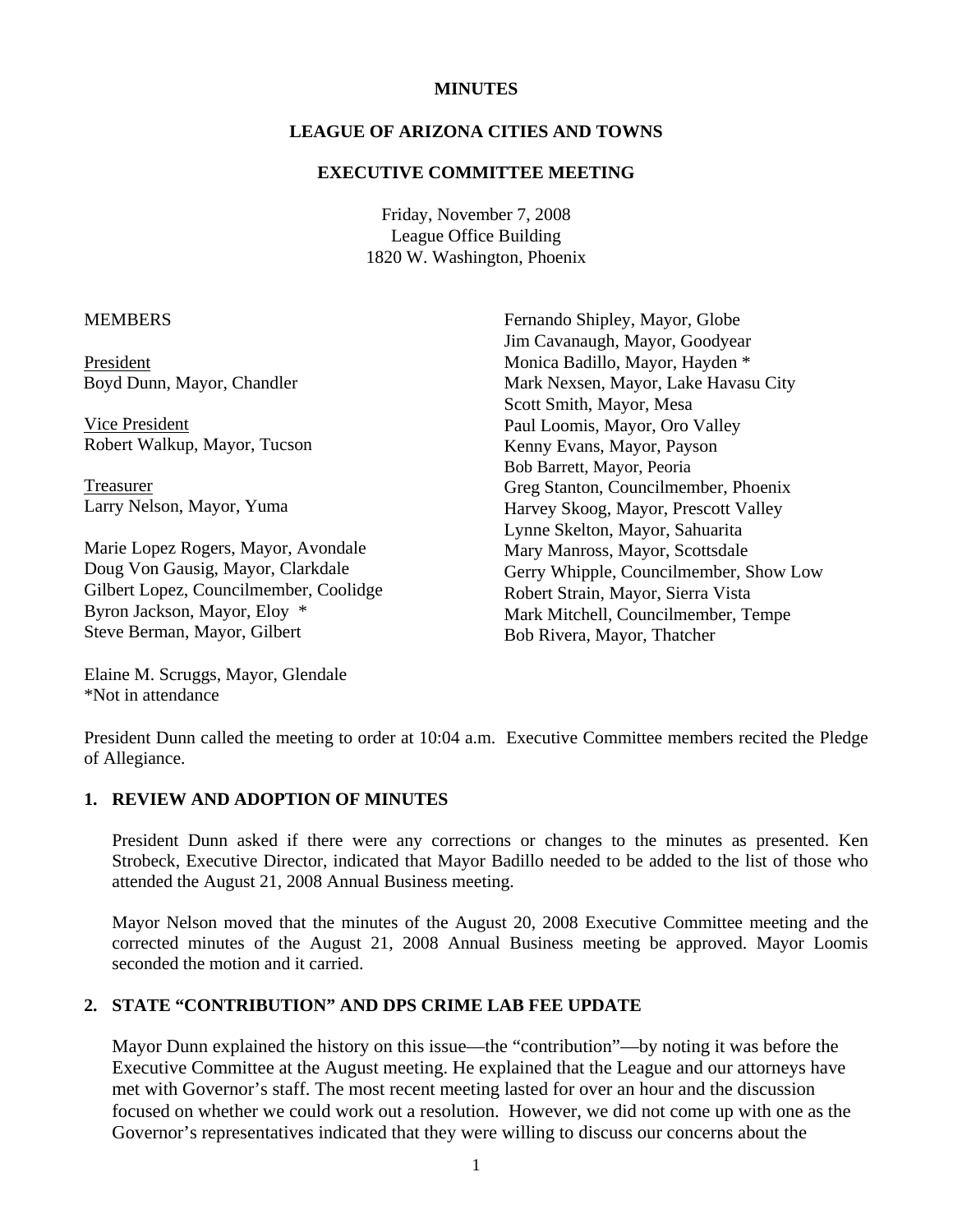provision only after cities and towns came up with a way to pay the contribution amount. We were asked to meet again and we have called them, but nothing has occurred. Other issues such as HURF and DPS crime lab fees may also be involved. At this point it appears we have three options: 1) negotiate an agreement that involves paying the assessment amount and hoping that we could reach a resolution dealing with the statutory precedent; or 2) Special action to the Supreme Court. There was a clear indication that if we sue, Governor Napolitano may be less willing to defend shared revenue in the future. The legal principle of "laches," i.e., the Governor's claim that we waited too long to deal with the issue through a lawsuit – has to be considered. Pros for proceeding with the special action - it will deal clearly with the precedent. Cons - if we are unsuccessful, we may damage working relationships in the future. 3) Do nothing. If we do nothing, we will have not dealt with the legal precedent.

Ken Strobeck said that during the meeting with the Governor's staff the issue was brought up about whether the "contribution" was supposed to come from VLT funds. We were told that was one initial possibility, but that the Rules attorney decided that would violate Prop 108, so they changed it to "contribution." Also, a number of legislators have told us that we should sue to clarify this issue. If we win, it will set down as precedent that a two-thirds vote is necessary to alter shared revenue.

Discussion ensued. We have our own attorney's opinion that this is a Prop 108 issue, and also the Legislative Counsel's earlier opinion that changes in the shared revenue percentage would be a Prop 108 issue, in addition to some HURF funds. It was noted several times that this is a special action about the precedent, not "suing" the Governor.

Individual members went around the table explaining their position on the issue. The overwhelming opinion voiced by members was that the League should pursue a special action to the Supreme Court in order to deal with the legal precedent. We will consult with our legal counsel to see if other issues (HURF, DPS, etc.) should be involved. Mayor Nelson moved, Mayor Scruggs seconded that the League pursue the special action. The motion passed unanimously.

# **3. REPORT ON SPECIAL POLICY COMMITTEES & DISCUSSION OF POSSIBLE WATER ISSUES SUBCOMMITTEE**

Mayor Dunn said the issue of a new water issues subcommittee will be discussed at the next Executive Committee meeting because the Mayor of Flagstaff was unable to attend today's meeting. The "special policy committees" formal process and their standing status are not necessary as our Constitution allow us to have the President of the League appoint special committees as needed. Mayor Dunn stated he would not appoint committees and enumerate their processes unless he first consulted with the Executive Committee. Staff will look at by-law process for these appointed committees.

# **4. LEGISLATIVE PROGRAM UPDATE**

Mayor Dunn called on Ken Strobeck. Ken spoke of new leadership in the legislature and the Governor's office and our need to form relationships with them. Ken then called on Legislative Associate Cheyenne Walsh. She reported on the election results, and encouraged local elected officials to talk with their legislators, especially the newly-elected people. She said the League would help with this in any way we could. Mayor Shipley brought up the idea of having a data base of officials on the local level that have relationships with officials at the state level. Cheyenne requested that local officials let the League know of these relationships and we will keep track of them.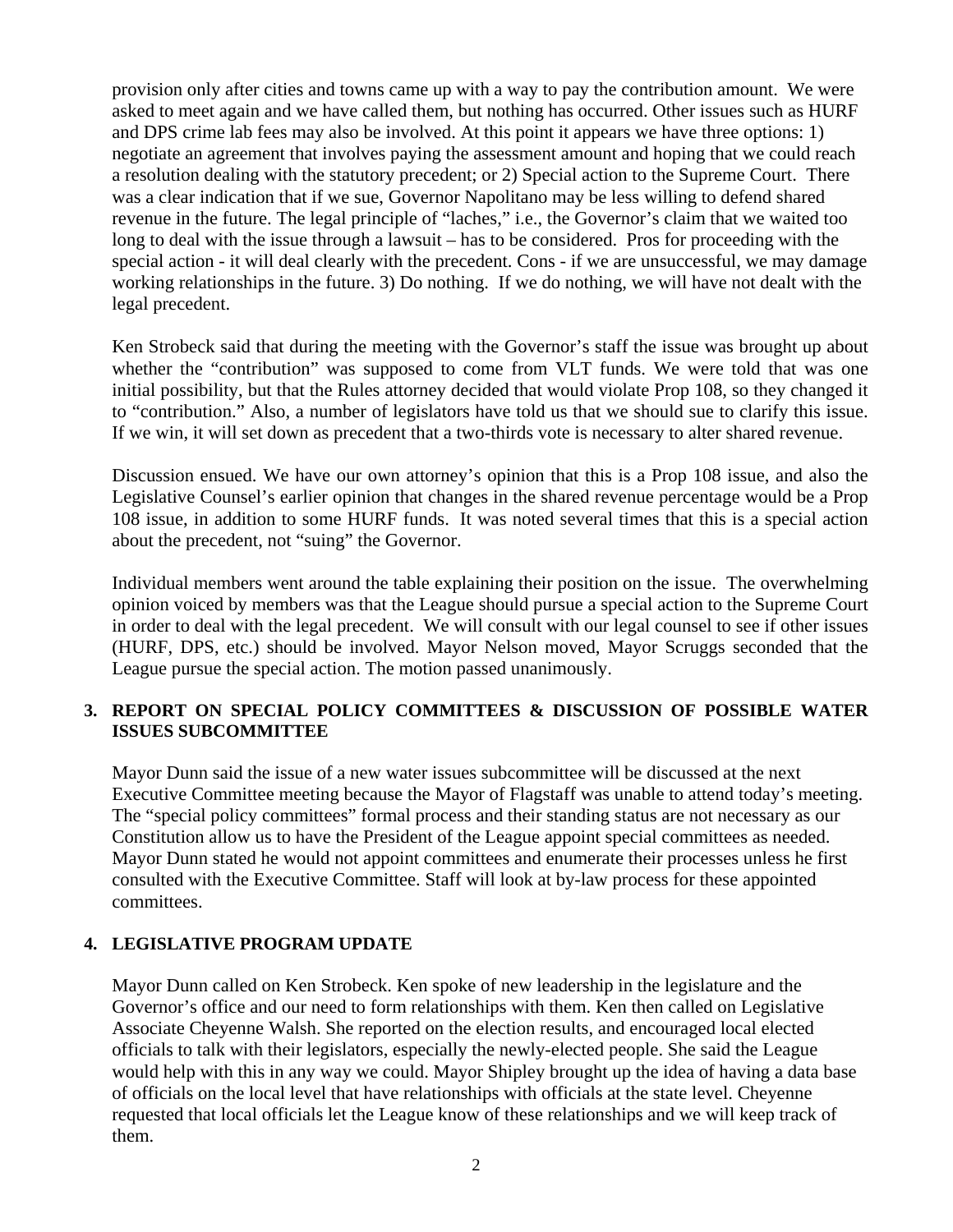Ken then called on Legislative Associate Dale Wiebusch who reported on the Legislative Recaps held in cities around the state and thanked those who hosted the League presentations. Ken also talked about GPEC and their request to speak to the Executive Committee about solar manufacturing and incentives. We have spoken with them and they have talked with individual cities and towns as well. Support for economic incentives relating to manufacturing is covered within the scope of one of the League Resolutions this year.

# **5. LEAGUE ANNUAL SURVEY RESULTS**

President Dunn recognized Matt Lore, Communication & Education Director to present the results of the 2008 League Annual Survey.

Matt directed Executive Committee members to the full survey located in their meeting packets. He discussed the history of the survey, indicating that the League began administering it in 2002. Matt stated that since 2004, the League has streamlined the process and administration of the League Annual Survey through the use of an online survey tool. The survey has been e-mailed to city and town mayors, council members, managers, clerks, attorneys, finance officers, intergovernmental coordinators and public information officers.

Matt reviewed the survey touching on the highlights and results of each of the three areas; General Demographics, Overall Performance and League Services. He pointed out that in terms of overall performance, the League received a 94% "good" or "excellent" rating. Matt concluded by stating that the survey included two open-ended questions that allowed the respondent to relay suggestions they had for the League. He stated that staff was pleased with the results and plans to use the suggestions we received to explore ways to better serve League members.

# **6. UPDATES/EDITS TO LEAGUE STRATEGIC PLAN**

President Dunn recognized Ken Strobeck to discuss possible updates and edits to the League's Strategic Plan.

Ken stated that at the Executive Committee retreat in late September of 2008, there was a discussion about making updates to the League Strategic Plan. Staff has since synthesized the comments that were made at the meeting and have made suggestions for revisions. Ken directed the Executive Committee to the updates in their meeting packet.

Mayor Loomis moved that the amendments to the League Strategic Plan be approved as presented. Mayor Nelson seconded the motion and it carried.

# **7. RECAP OF 2008 ANNUAL CONFERENCE**

President Dunn invited Matt Lore to brief the Committee on the 2008 League Annual Conference.

Matt briefly overviewed the 2008 Annual Conference, stating that 1,062 people attended. Matt directed the Committee to the financial report which showed a net profit of \$139,679.05. He explained that the profit was largely due to sponsorship revenue, which was still high even during a tough economic climate.